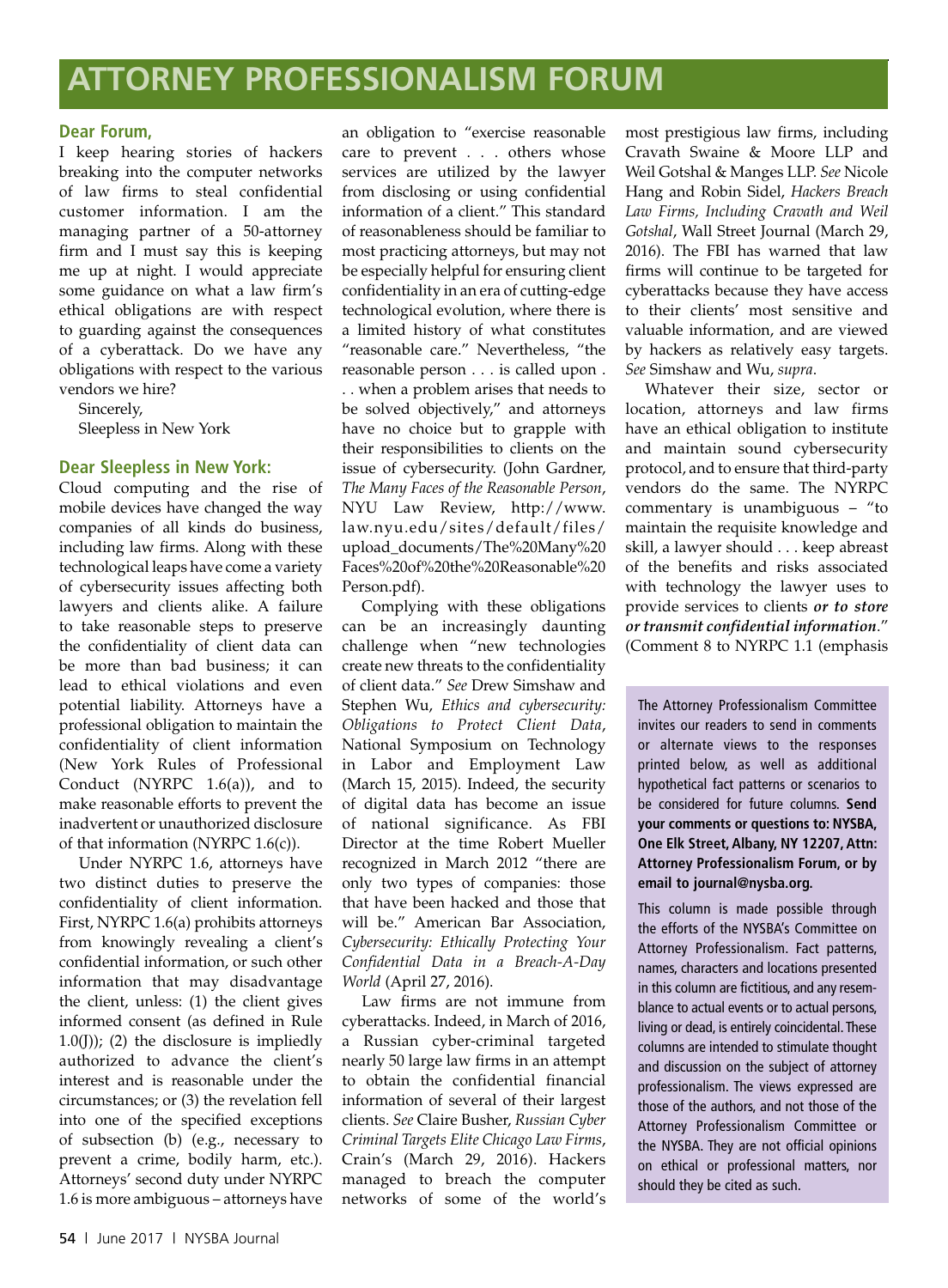added).) As commentators have recognized, "the requirement to protect client information is, in essence, an information security obligation," and the New York State Bar Association (NYSBA) and the American Bar Association (ABA) have provided attorneys with some guidance on how attorneys can go about satisfying this obligation. *See* Simshaw and Wu, *supra*.

The NYSBA Committee on Professional Ethics has issued several ethics opinions setting forth the scope of attorneys' obligations to maintain the confidentiality of clients' electronic data under the NYRPC, and what steps attorneys can take to ensure they satisfy their obligations. For instance, in September 2010, the NYSBA Committee on Professional Ethics issued Ethics Opinion No. 842, which dealt primarily with the use of outside online storage providers – commonly referred to as "cloud computing" – to store client data. Opinion No. 842 noted that the storage of client data "in the cloud" implicated NYRPC 1.6 (confidentiality of information), and dealt with an inquiry concerning a solo practitioner's use of cloud storage systems to preserve client data in the event that something was to happen to his own personal computer.

NYSBA Committee on Professional Ethics Opinion No. 842 unequivocally states that in this era of cloud computing, "[a] lawyer must take reasonable affirmative steps to guard against the risk of inadvertent disclosure by others who are working under the attorney's supervision or who have been retained by the attorney to assist in providing services to the client." In today's world, that means taking certain precautions to preserve the confidentiality of a client's digitally stored information. For example, attorneys entrusting confidential information to a third party such as a cloud service provider should ensure that: (1) the service provider has an enforceable obligation to preserve confidentiality and security; (2) the service provider employs available technology to thwart reasonably foreseeable attempts at infiltration; and (3) the lawyer periodically reviews the security protocol in place to ensure that it is still adequate and reasonably up to date. It should be noted that in the scenario presented in Opinion No. 842, the solo practitioner's online data storage system was passwordprotected, and the data stored on the system was encrypted. These are the types of steps that might satisfy an attorney's obligation under NYRPC 1.6(c) and which, depending upon the circumstances, may represent the bare minimum of what an attorney is required to implement in terms of technical specifications in order to satisfy his or her duty of reasonableness. However, because the nature of cybersecurity is changing rapidly, attorneys "should periodically reconfirm that the provider's security measures remain effective in light of advances in technology." Opinion No. 842.

In August 2014, the NYSBA Committee on Professional Ethics issued Ethics Opinion No. 1019, addressing issues of confidentiality arising from attorneys accessing their firm's electronic files remotely. Working remotely has become an everyday occurrence for most attorneys, who have grown accustomed to the convenience of being able to service a client's needs at a moment's notice, and from anywhere in the world with an Internet connection. However, a 2014 report by the Department of Homeland Security found that "online tools that help millions of Americans work from home may be exposing both workers and businesses to cybersecurity risks." Michael Roppolo, *Work-fromhome remote access software vulnerable to hackers: Report*, CBS News (July 31, 2014). In order to access files remotely, attorneys often log on to unsecure Wi-Fi networks or "hotspots," which can expose both the attorney and the firm's files to malware – software designed by hackers that can infiltrate remote desktops and whose capabilities include logging keystrokes, uploading discovered data, updating malware and executing further malware. As the NYSBA Committee on Professional Ethics itself has acknowledged, "lawyers can no longer assume that their document systems are of no interest to cyber-crooks" and that is particularly true where there is outside access to the internal system by third parties, including law firm employees working at other firm offices, at home or when traveling, or clients who have been given access to the firm's document system.

Unfortunately, Opinion No. 1019 provides attorneys little in the way of detail as to how they can work remotely without compromising their own ethical obligations in the process. The Opinion directs attorneys to Comment 17 to NYRPC 1.6, which provides that attorneys are not obligated to "use special security measures if the method of communication affords a reasonable expectation of privacy." "The key to whether a lawyer may use any particular technology is whether the lawyer has determined that the technology affords reasonable protection against disclosure." NYRPC No. 1019, ¶ 5. However, "because of the fact-specific and evolving nature of both technology and cyber risks, [it] cannot recommend particular steps that would constitute reasonable precautions to prevent confidential information coming into the hands of unintended recipients." (*Id.* ¶ 10.) As a result, attorneys would be wise to err on the side of caution when accessing client information remotely, and to look to other resources for technical guidance.

Fortunately, there are a number of cybersecurity resources available to attorneys that may provide further guidance on best practices. Specifically, the ABA has published a handbook to help lawyers and their firms cope with the emerging cybersecurity threat. *See* Jill D. Rhodes & Vincent Polley, *The ABA Cybersecurity Handbook*, ABA Cybersecurity Legal Taskforce (2013). In addition, on May 11, 2017, the ABA Standing Committee on Ethics and Professional Responsibility issued Formal Opinion No. 477, which provides a non-exhaustive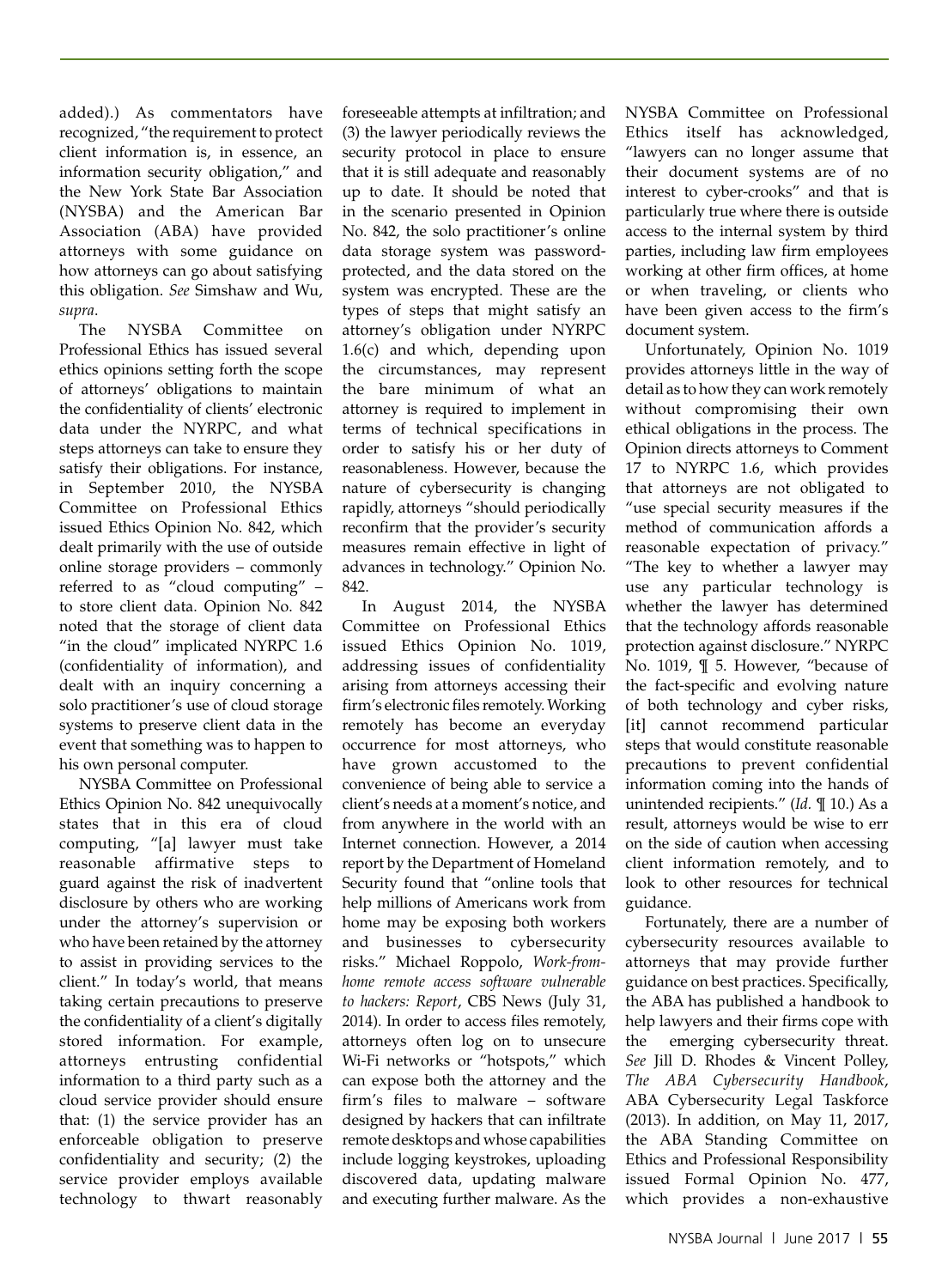list of best cybersecurity practices for attorneys. Among other things, the committee recommends that attorneys: (1) understand the nature of the cybersecurity threat, including a careful consideration of the sensitivity of a client's information and whether a particular client is at a higher risk for attack; (2) understand how the firm's electronic communications are created and stored, so that a lawyer may assess and manage the risk of inadvertent disclosure; (3) understand and use reasonable security measures, such as the use of secure internet access methods; (4) train nonlawyer support staff in the handling of confidential client information; (5) clearly and conspicuously label confidential client information as "privileged and confidential"; and (6) conduct due diligence on third-party vendors providing digital storage and communication technology. While the utility of specific security measures may vary depending upon particular circumstances, compliance with these types of practices will go a long way toward attorneys' ongoing attempts to comply with their ethical obligations while storing and using client's digital information, or when working remotely.

Moreover, the Association of Corporate Counsel, a bar association that promotes the interests of in-house counsel, has also issued a set of guidelines for outside counsel's protection of confidential client information. *See Model Information Protection and Security Controls for Outside Counsel Possessing Company Confidential Information*, Association of Corporate Counsel (the "ACC Model Controls"). The ACC Model Controls provide detailed recommendations for the handling of confidential client data, with a particular emphasis on encryption. Encryption is the process of converting digital information into a code, to prevent unauthorized access by outside parties. One commentator has compared sending unencrypted data over the internet to mailing a postcard without an envelope – it can

anyone. The ACC Model Controls therefore suggest the encryption of client data while in transit, as well as encryption of all information stored on outside counsel's systems, servers and mobile devices. The ACC Model Controls also mandate the reporting of any data security breach to the client within 24 hours of discovery of the breach (ACC Model Controls § 3.2).

The failure to employ basic data-security measures can have drastic consequences, including the imposition of civil liability for professional malpractice. In the wake of the data breach at Cravath, Weil Gotshal and other large firms in March 2016, a plaintiffs' law firm planned to initiate a class action lawsuit against them for their failure to preserve the confidentiality of client information. *See* Aebra Coe, *BigLaw in Crosshairs as Firm Plans Data Breach Litigation*, Law 360 (March 31, 2016). In New York, former clients filed a complaint against their attorney following a "spoofing attack" which caused them to wire nearly \$2 million to hackers, instead of counsel. *See Millard v. Doran*, Index No. 153262 (Sup. Ct. N.Y. County 2016). The former clients alleged that the attorney's maintenance of her law firm email account on America Online constituted professional negligence and a breach of her fiduciary obligations in light of AOL's track record of vulnerability to hacking attacks. In another case, a client brought suit even prior to the occurrence of an actual data breach, citing the clear gaps in the firm's cybersecurity protocols. *See Jason Shore and Coinabul v. Johnson N& Bell*, Docket No. 1:16-cv-or04363 (N.D. Ill. April 15, 2016).

In addition, on March 1, 2017, the New York Department of Financial Service, which supervises banks, insurance companies and other financial service entities, issued a new set of regulations (23 NYCRR 500 *et seq.*), imposing new information safeguard requirements. *See* Kenneth Rashbaum, *Cybersecurity for Law Firms: Business Imperatives*  be accessed and read by just about *Update 2017*, New York Law Journal **Example 2017** Continued on Page 60

(March 6, 2017). The new regulatory requirements will apply to law firms as third party service providers, and will require firms to show that they have assessed their information safeguard protocols. The regulations also require that any agreements with law firms contain representations that the firm has cybersecurity policies and procedures regarding the encryption of nonpublic information in place. Law firms that represent financial services or health care clients will be most affected, but firms of all shapes and sizes would do well to familiarize themselves with these new regulatory requirements.

In addition to the imposition of civil and regulatory liability, a firm's reputation may suffer significant damage as a result of public, and potentially embarrassing, data breaches. Moreover, in light of the ethical guidance provided by the NYSBA and ABA ethics committees, attorneys could very well be the subject of disciplinary proceedings if they fail to adequately secure client data. While we are currently unaware of any disciplinary proceedings initiated in New York as a result of an attorneys being the subject of a cyberattack, such cases may arise as more and more data is stored online, and the number of cyberattacks increase. Attorneys would therefore be wise to familiarize themselves with the applicable ethical guidelines and be proactive with respect to securing their client's confidential information.

Sincerely, The Forum by Vincent J. Syracuse, Esq. (Syracuse@thsh.com) Maryann C. Stallone, Esq. (Stallone@thsh.com) Richard W. Trotter, Esq. (Trotter@ thsh.com) Carl. F. Regelmann, Esq. (Regelmann@thsh.com) Tannenbaum Helpern Syracuse & Hirschtritt LLP